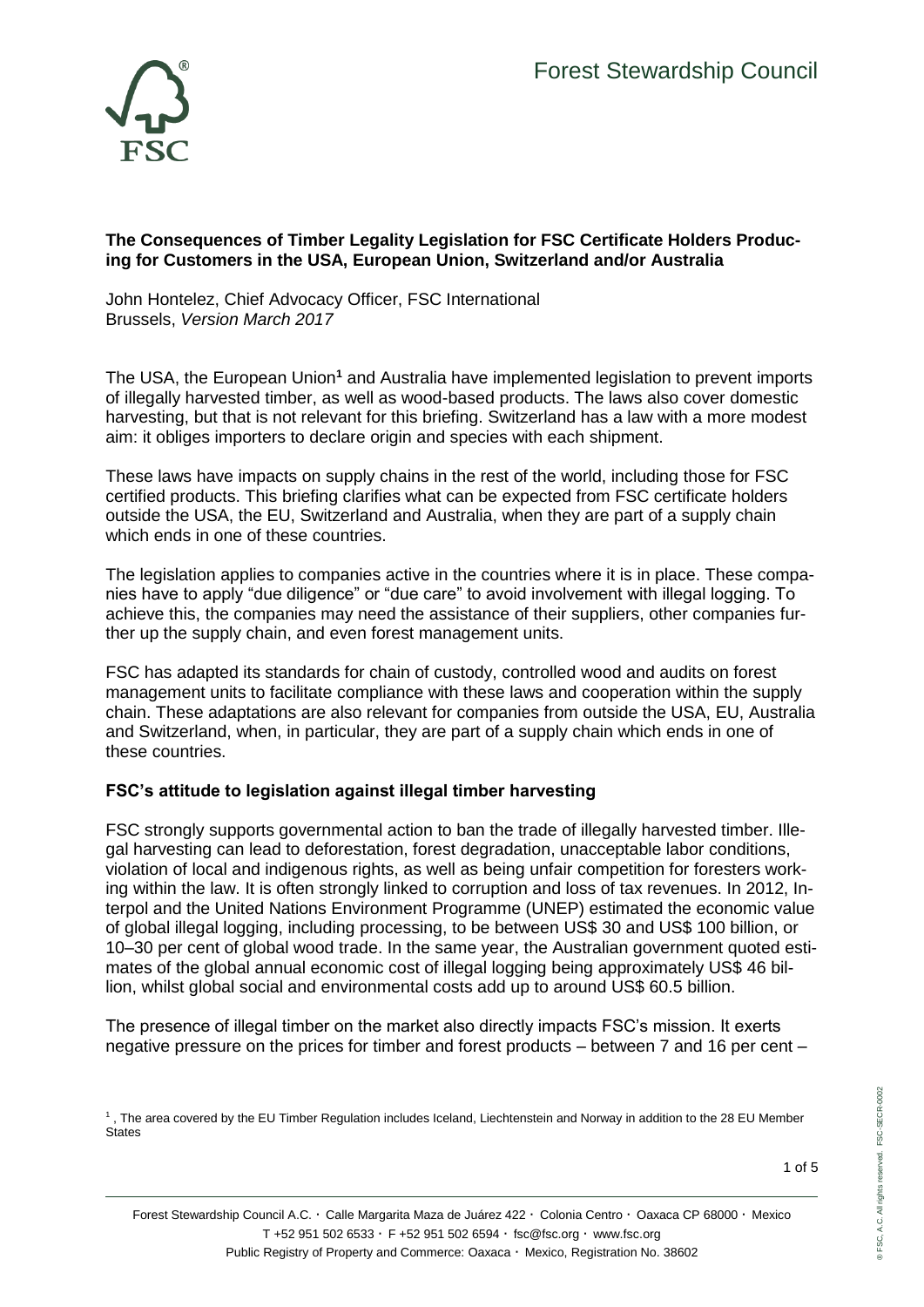

undermining the economic viability of investments required for responsible forest management.

Legality of harvesting is the first requirement for any FSC forest management certification and of the FSC controlled wood standards. However, national legislation in timber producing countries is usually not enough to ensure the sustainable harvesting FSC is promoting. That is why legality, while necessary, can only be seen as a first step towards sustainable forest management.

## **Specific features of the current timber legality laws**

The **US Lacey Act<sup>2</sup>** , originally planned to protect US wildlife, was amended in 2008 to ban the trade of wood and wood-based products originating from illegally harvested timber. 'Trade' in this case includes import, export, transport, sale, receipt, acquisition and purchase. The scope of 'wood and wood-based products' covers anything for which wood has been used. Any company inside the USA caught with illegal timber or wood-based products can be penalized. When importing into the USA, the importer has to submit a declaration with each shipment. However, this obligation to declare excludes large product groups, such as pulp and paper, and most types of furniture.

There is no legal obligation for companies to exercise due care to minimize the risk of trading timber that was originally illegally harvested, but, it is generally accepted, that having a due care policy will be to a company's advantage if an illegal wood product has been identified. The Act, however, does not define due care, leaving interpretation in the hands of the companies and, in the end, the judiciary.

It is important to note that the Lacey Act not only looks at harvesting, but also at the legality of trade related to laws specific for wood and wood products. This relates, for example, to export bans of timber.

The **EU Timber Regulation<sup>3</sup>** entered into force on 3 March 2013. It prohibits placing illegally harvested timber and a range of wood-based products on the EU market. It has a slightly different scope from the US Lacey Act, including pulp, paper and most types of furniture.

It requires companies importing timber or timber-based products to apply a due diligence system, and prescribes the essential components of such a system:

- Access to information, including on timber origin and species, the laws of the harvesting country, and evidence the laws were respected.
- A risk assessment carried out on basis of this information, to evaluate whether the information is reliable, and whether a 'negligible risk' of illegal harvesting can be assumed.
- <sup>2</sup> <https://ic.fsc.org/file-download.fsc-brief-on-the-lacey-act.a-1708.pdf>
- <sup>3</sup> <https://ic.fsc.org/file-download.fsc-qa-on-eu-timber-regulation-english.a-9.pdf>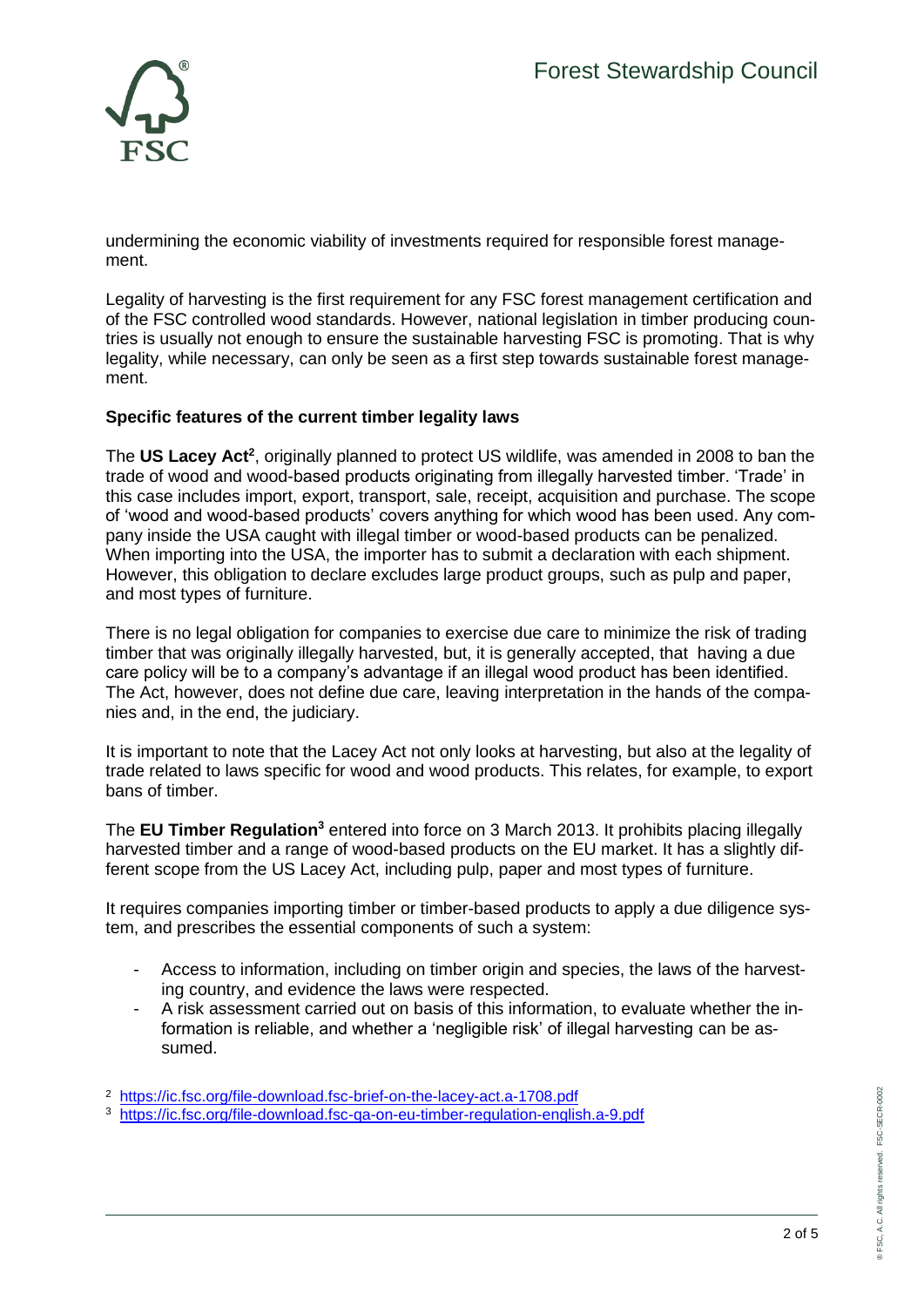

If the risk assessment does not lead to the conclusion that the risk of illegal harvesting involved is negligible, the company has to undertake risk mitigation. This can consist of collecting more information, assessing again, requiring certified materials, or changing supplier.

If a company is not able or willing to develop a due diligence system itself, it can pay for the services of an officially recognized monitoring organization, although the company itself remains responsible for the compliance.

Importing declarations are not necessary and the due diligence requirement is not obligatory for each shipment, but on a regular basis for each supplier.

Wood and wood-based products imported with a valid CITES license are regarded as legal automatically, as well as (future) imports with a FLEGT license.

The **Australian Illegal Logging Prohibition Act<sup>4</sup>** entered into force on 30 November 2012. Like the others, it covers both domestic and imported timber and certain imported wood-based products. It bans the import and use of illegally-harvested timber and wood-based products and requires, from 30 November 2014, that importing companies apply due diligence, along the lines of the EU Timber Regulation. But, in common with the Lacey Act, also a declaration is required for every shipment. The Act defines a specific scope of products, more complete on furniture and less on paper than the EUTR, and it excludes fuelwood.

The Swiss law of 2010 does not require legality of timber, but it requires companies that put timber and/or wood-based products on the market to provide the commercial (and, on request, scientific) names and the countries of harvest of the timber being traded. Discussions have started in Switzerland to adapt the law to make it consistent with the EU Timber Regulation.

*For more information on these laws, look at the FSC webpages on timber legality<sup>5</sup> .*

#### **Consequences for FSC certificate holders outside these countries**

The EU and US legislation does not recognize voluntary certification schemes as automatically compliant. The Australian legislator recognizes FSC (and PEFC) as "relevant tools in complying with the Act" and in June 2016 a "notice" aimed to clarify the situation, but the situation is still ambivalent (see separate briefing about the Australian act). So far it seems that a similar information obligation as that under the EU Timber Regulation applies to FSC certified materials.

This means that in the EU and the USA, importers of FSC certified products and controlled wood materials need to apply due care or due diligence. In Australia, they need to at least collect information about the origin and species of timber, and the supply chain.

The EU legislation however, allows for the use of certification schemes as part of a due diligence system, provided the scheme complies with some specific requirements. From 2012,

<sup>4</sup> <https://ic.fsc.org/file-download.fsc-and-the-australian-illegal-logging-prohibition-act-2012.a-19.pdf>

<sup>5</sup> <https://ic.fsc.org/en/for-business/fsc-and-timber-regulation> and sub-pages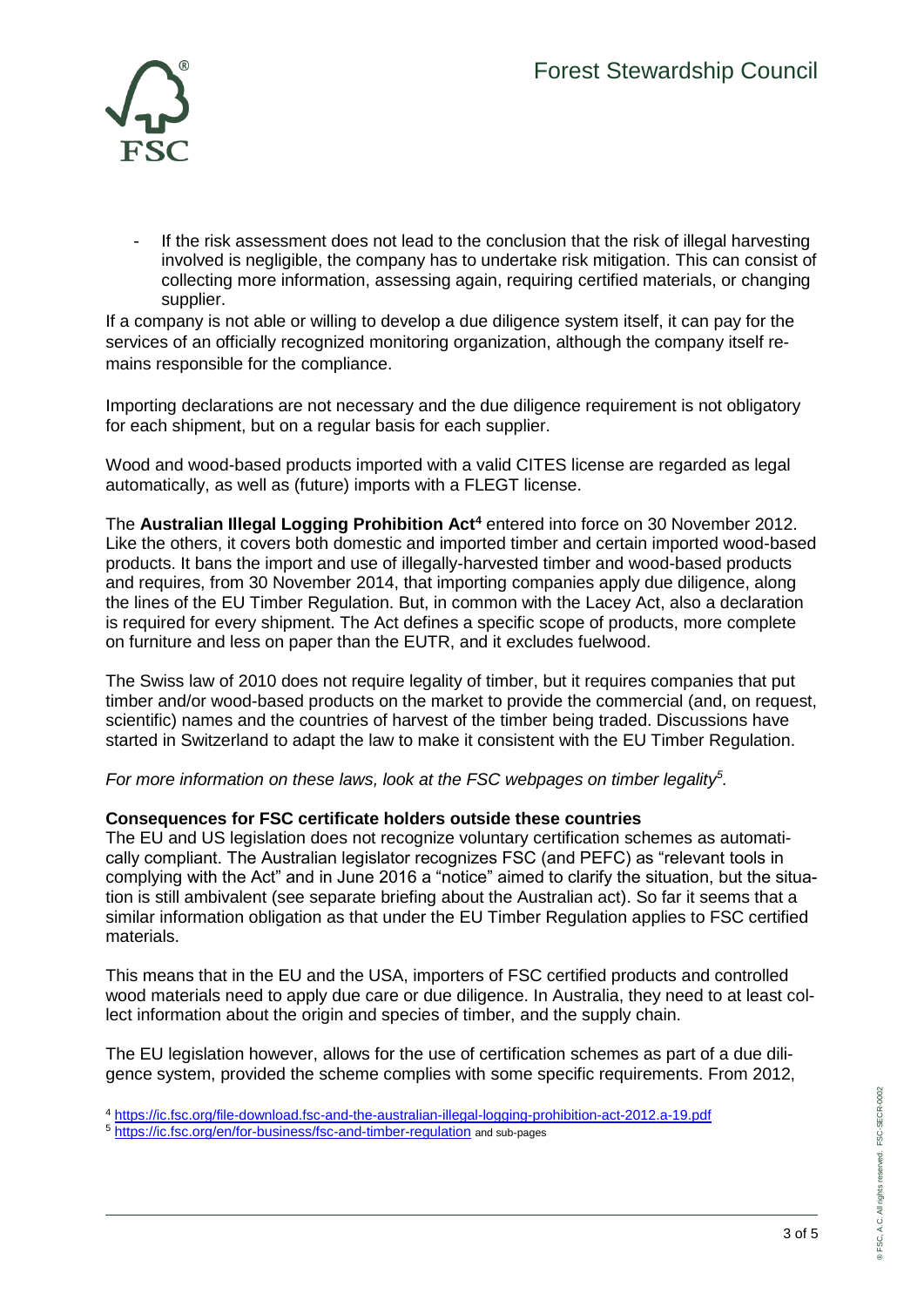

FSC has taken several initiatives to ensure that in the EU, but also in the US, Australia and Switzerland, FSC certificate holders can rely on certification as a means to comply with the legal requirements. This adaptation process has resulted in a number of Advice Notes that amended the relevant FSC standards (see below).

With these tools, importers of FSC certified materials and products in the EU, USA, Australia and Switzerland should have an easier task to comply with the timber legality laws than those importing non-certified materials and products. This means they will be less inclined to stop importing, even when the source of the timber is in a country regarded as high risk.

However, FSC certification can only become a real facilitator if certificate holders outside these countries assist their trading partners, when requested, in collecting the information they need so that they will be able to show compliance with the legislation.

Enforcement of the Lacey Act in the USA and the Australian Act has so far been weak, so importers have not been systematically challenged. Many may rely on the FSC certificate as evidence of legality, and will continue to do so. However, in the EU, enforcement authorities are becoming more and more active, and several do not accept FSC certification as sufficient evidence of compliance. They require an importing company to have not just certification, but specific information on where the timber originates from, what species have been used and, in the case of high risk countries, additional evidence of legality.

# **What is specifically required from FSC certificate holders?**

In 2013 and 2014, FSC adopted a set of specific advice notes for certificate holders to ensure that our scheme complies with the requirements of the abovementioned legality legislation as complete as possible (in particular with regards to the Lacey Act uncertainty cannot be avoided, given the lack of indication in that Act on what is expected in terms of "due care"). In the meantime most of these advice notes have been integrated in new/revised FSC Standards, but in all cases the advice notes are still relevant where these new standards have not been aplied yet.

The advice notes focussed in particular on four issues:

- 1. **Clarification of the scope of legal harvesting:** For forest management and Controlled Wood FSC adopted a list of of relevant legislation which was made obligatory for Certification Bodies to apply when auditing certified forests and forests with a controlled wood claim, as well as for CoC companies who used the Controlled Wood Standard to assess non-certified/non-recycled material before introduction in an FSC supply chain. The list was presented in three advice notes:
	- a. ADVICE-20-007-17: for FSC certified forest. The advice note addresses in particular Certification Bodies. However, the FSC International Generic Indicators (FSC-STD-60-004 V1, 2015), which is the tool to agree on new FSC National Forest Stewardship Standards on the basis of FSC's Principles and Criteria Version 5 (2012), include this list, so in the future all FSC National Standards will have a sufficiently broad and precise legality scope.